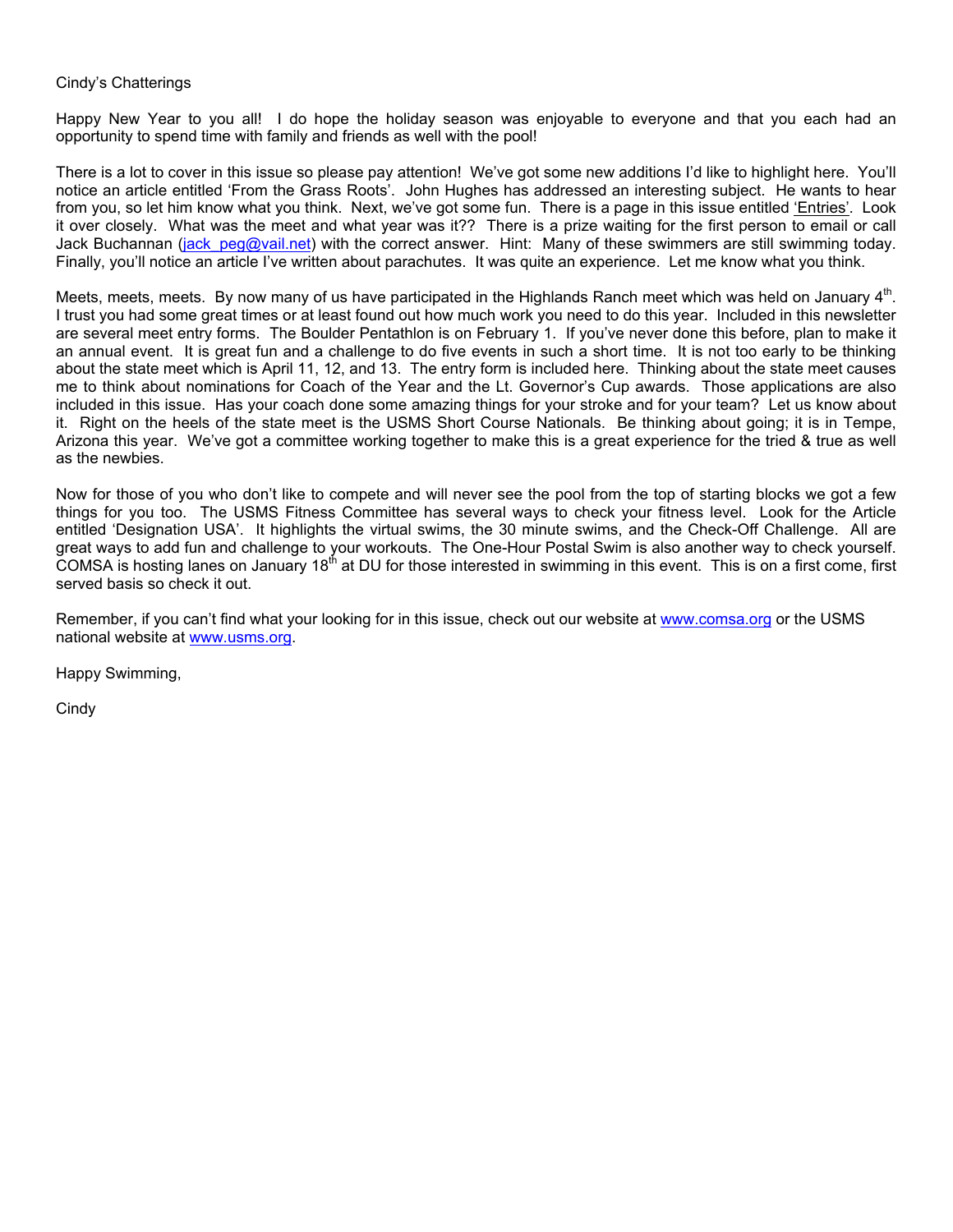#### **e-communications** by Steve McDanal

Just to get everybody up to speed, I will briefly explain the COMSA Executive Board's policy with respect to the web site and the list server. The web site addresses two populations, the COMSA membership and those non-members who wish to learn more about our organization. Two main benefits for members are the advance notice of meets and the results thereof. Of course there are many other features such as links to other swim sites, a list of the board members along with their responsibilities, email addresses and phone numbers, minutes of the meetings going back a year, etc.

There is also a link to the Colorado Forum contained on the USMS web site. For example, anybody interested in discussing or arranging for out-of-state meets should drop in there. A third popular section of the web site is a listing of teams and contacts. If your team is not COMSA registered, you can still be listed in this section. There are three requirements. First, your team must consist of at least three members who are COMSA registered. Second, your team needs to have a workout schedule and a contact person, and third, your group must be willing to accept new members.

Also there is a section containing email addresses of all members, arranged alphabetically by last name. These same (well, not exactly the same) emails are also contained on the Yahoo list server. This list is used by the board to broadcast reminders of meets, changes or cancellations, and special announcements. The use of the list is kept to a minimum, typically about four broadcasts per month. For members wishing to use this service, three criteria must be met. First, the announcement must be of interest to a large portion of the membership; second, it must be swimming (COMSA) related; and third, it must be approved by the executive committee.

Privacy and spam are always issues when talking about email. The Yahoo site does not make available your email to others, so your address is not available to other Yahoo subscribers or spammers. Yahoo does in fact include some advertising in the broadcasts. If you wish to unsubscribe, there is a path at the bottom of each message that will drop you from the list. For many swimmers, the list may be unimportant, however, if you wish to keep current on meets and, especially the summer Chatfield schedule, you should remain on the list.

If you wish to write about fitness, workouts, nutrition, team activities, any special event of interest to swimmers, the Mastersplash newsletter is for you. It is best suited for longer articles and photographs. Please contact the editor, Cindy Hawkinson for more information. The web site also has a section for current and past newsletters.

As you can see, there are a number of ways that the COMSA Executive Board has to pass masters information on to the members. The best way for members to pass information back to the board is via a team rep at the regular meetings. That enables everybody present to discuss your ideas. Failing that, please send email to the board with your suggestions.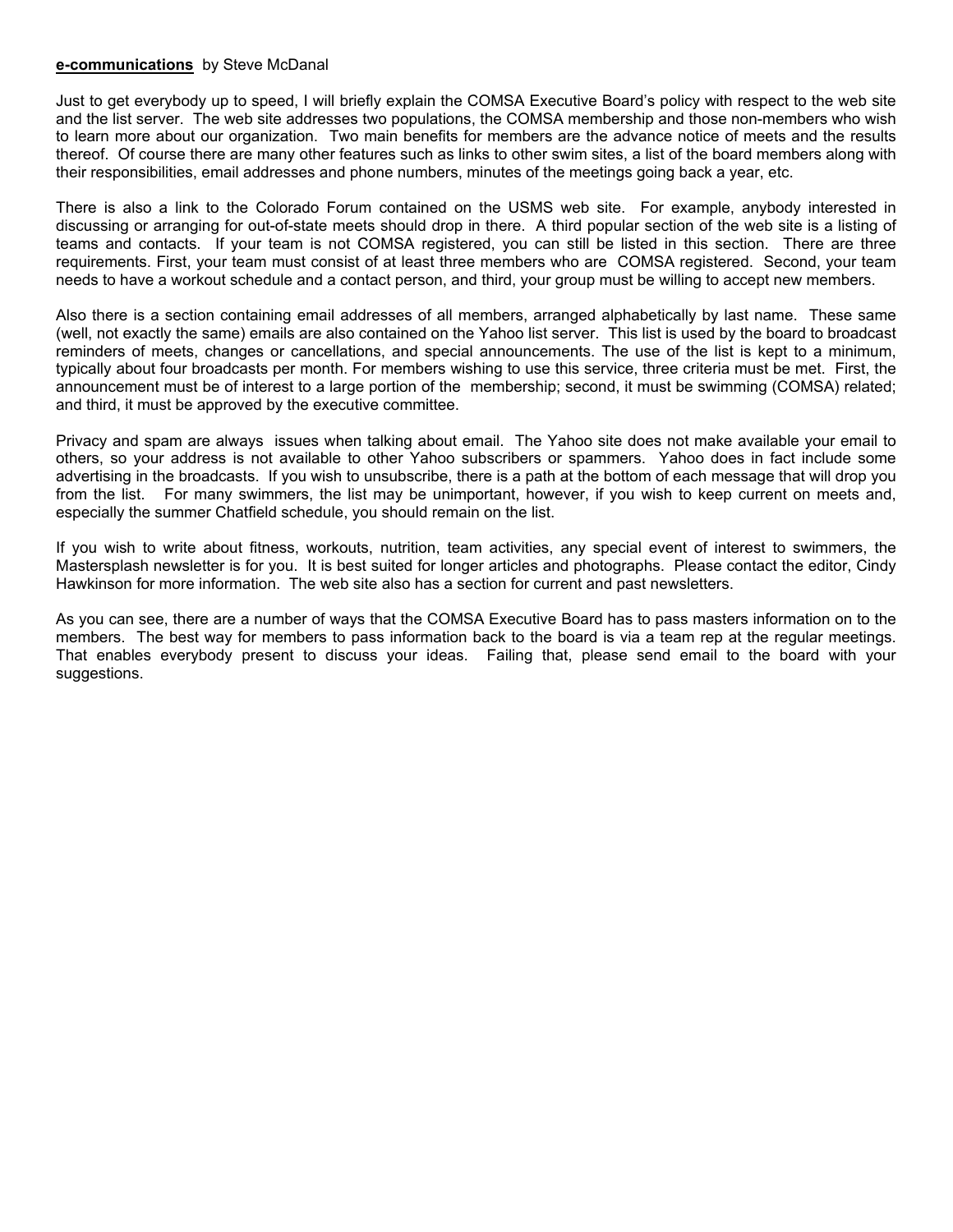#### **From the Grass Roots by John Hughes – Article 1**

As your COMSA secretary, I feel that all members need an opportunity to hear some of what goes on with the board – beyond the simple minutes, if you will. I have found my first year of being secretary to be full of revelations and surprises. The people who come together to make masters swimming work are a remarkably diverse group, and swimmers themselves have a wide array of reasons to swim. As a result of this, the board has a constant discussion about why our members swim and what we need to do for them. This is an important issue and goes way beyond a simple survey. To begin the communication process, I have proposed to author a regular feature that begs for the name "From the Grass Roots". The column will work like a forum, and I will serve as editor.

#### Open Water Training

This past May at an open water race in Hawaii, I recognized rather clearly that to do better in big water that I needed to swim more often in at least open water even if not rough water. My stroke efficiency wasn't, my sighting technique attracted rescue attempts from course safety officials, and I nearly killed myself trying to run up out of the water at the finish! So, I joined the group at Chatfield for some summer training and made a goal to do a 3-mile swim at the end of the summer.

Dennis West is the organizer and driving force behind summer swimming at Chatfield. He is an accomplished triathlete and open-water swimmer, and as a pool swimmer until this year I initially did not know Dennis well. I was immediately struck by his zeal and enthusiasm for the sport! Not surprisingly, the group of swimmers grew quite large and all had good training and a great day. But, a nagging problem emerged over the summer - a problem that involved discussions about insurance, expectations for rescue, and verification of COMSA membership at each training session. I would like to say that we have solved all of these problems, but then there would be nothing to report from the grass roots.

In spite of the obstacles, Dennis was wildly successful in keeping the program going all summer long and in having his meet during September. I got to do my 3-mile swim and see the direct benefit of specific training for open water. And, this brought me to know many of the COMSA members who do not go to pool meets.

Now for the bad news that any health professional with sports medicine experience will quickly tell you – and this will happen someday during open water training. I will give you a "for instance" - there is a somewhat deconditioned and nervous 37 year old man who takes Zantac and who has a family history of heart disease, and he has come to swim at Chatfield. He gets to the sandbar in the quarry after a struggling headwind swim of about 300 meters in an ill-fitted wetsuit. With his heart beating rapidly and after his exertion, he has become quite hot. He pulled at the uncomfortable wetsuit and a rush of cold water streams down his neck and chest causing him to have a heart arrhythmia – he becomes unconscious and drowns in the shallow water of the sandbar.

That incident would probably not shut Chatfield open water training down – but this one might… a wonderful and well loved woman has survived breast cancer, and with the joy of remission, pledges to do the Danskin Triathlon. She has never swum much before and comes to Chatfield with a friend who promises to "stay right with her"… After her drowning, her loving children sue for negligence for COMSA's not having safety monitors during training sessions.

Now, this should solicit some comment on the topic of open water training. My e-mail is [johnstuarthughes@msn.com.](mailto:johnstuarthughes@msn.com)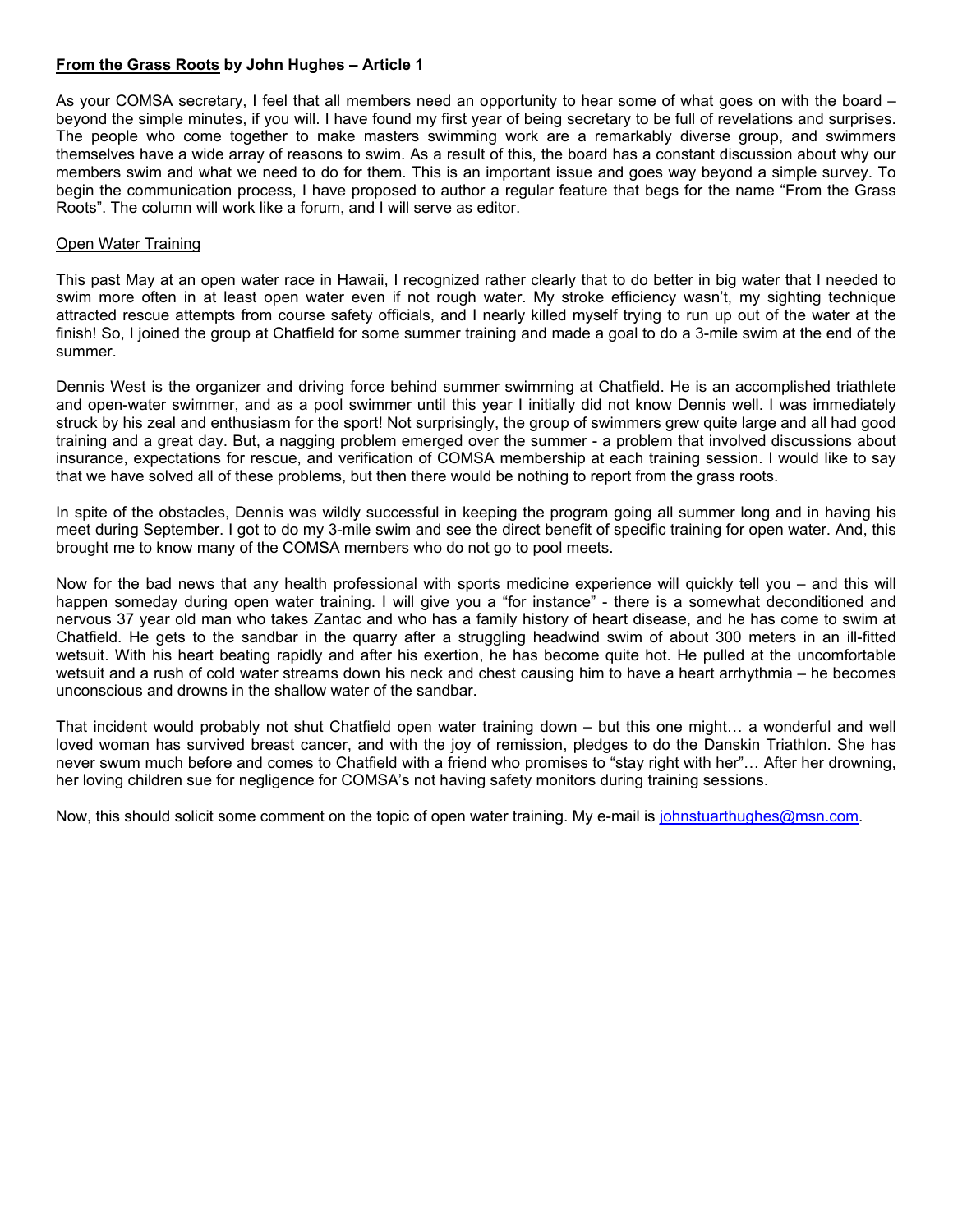#### Excerpts from ASCA

#### **"Shoulder Problems in Competitive Swimming"** presented by Scott A. Rodeo, M.D.

At some point in their swimming endeavors, most swimmers will experience some kind of shoulder pain. For most, it is mild muscle soreness due to a hard week of workouts. But for many, it's a pain that persists after 3 days of relative rest, classic Swimmer's Shoulder, or shoulder impingement.

Swimmers are prone to this classic shoulder impingement because they continually subject their rotator cuff tendons to high stress levels. As a result of this repetitive irritation and overuse, a chronic strain of the tendons occurs, which then creates a thickening and fibrosis. The thickening of theses tissues decreases the distance between the rotator cuff and the overlying structures, such as the acromion. As a result, a painful compression occurs during movements of the arm. A classic impingement position is forward elevation mixed with internal rotation, the exact position of the hand entry in freestyle and butterfly.

Muscle fatigue, shoulder laxity, poor stroke mechanics, weak core strength, poor posture, and strength imbalances all can lead to shoulder impingement. Specific to swimmers are muscle imbalance between the internal and external rotators, weakness of the posterior cuff, serratus anterior, lower trapezius, and rhomboids, as well as a tight pectoralis minor.

Stroke improvement, stretching and strengthening are the best ways to prevent and treat Swimmer's Shoulder.

#### Ways to Improve your Stroke

- 1. Swim with a coach. A coach will give you feedback as you log your yardage.
- 2. Take a private lesson. A picture is worth a thousand words. Many coaches use video analysis in their workouts or are available for private lessons.
- 3. Attend a USMS sponsored swim clinic. The COMSA clinic in February will offer underwater video analysis of two of your strokes.

#### Ways to Stretch

Be sure to stretch your pectoral muscles, posterior capsule, posterior rotator cuff, and latissimus. Avoid excessive anterior pelvic tilt and lumbar lordosis. Two good stretches are shown below.

#### Ways to Strengthen

Your strength program should focus on the serratus anterior, rhomboids, lower trapezius and the subscapularis. Also key is your core: low back, abdomen, and pelvis. Be conscious of your everyday posture. Stay tall with your shoulders down and back. A few strengthening exercises are shown below.

If you begin to experience shoulder pain, reduce your workload for three days. If the pain does not decrease, take three days completely off of swimming and other activities that aggravate your pain. If pain still persists, contact your doctor or physical therapist.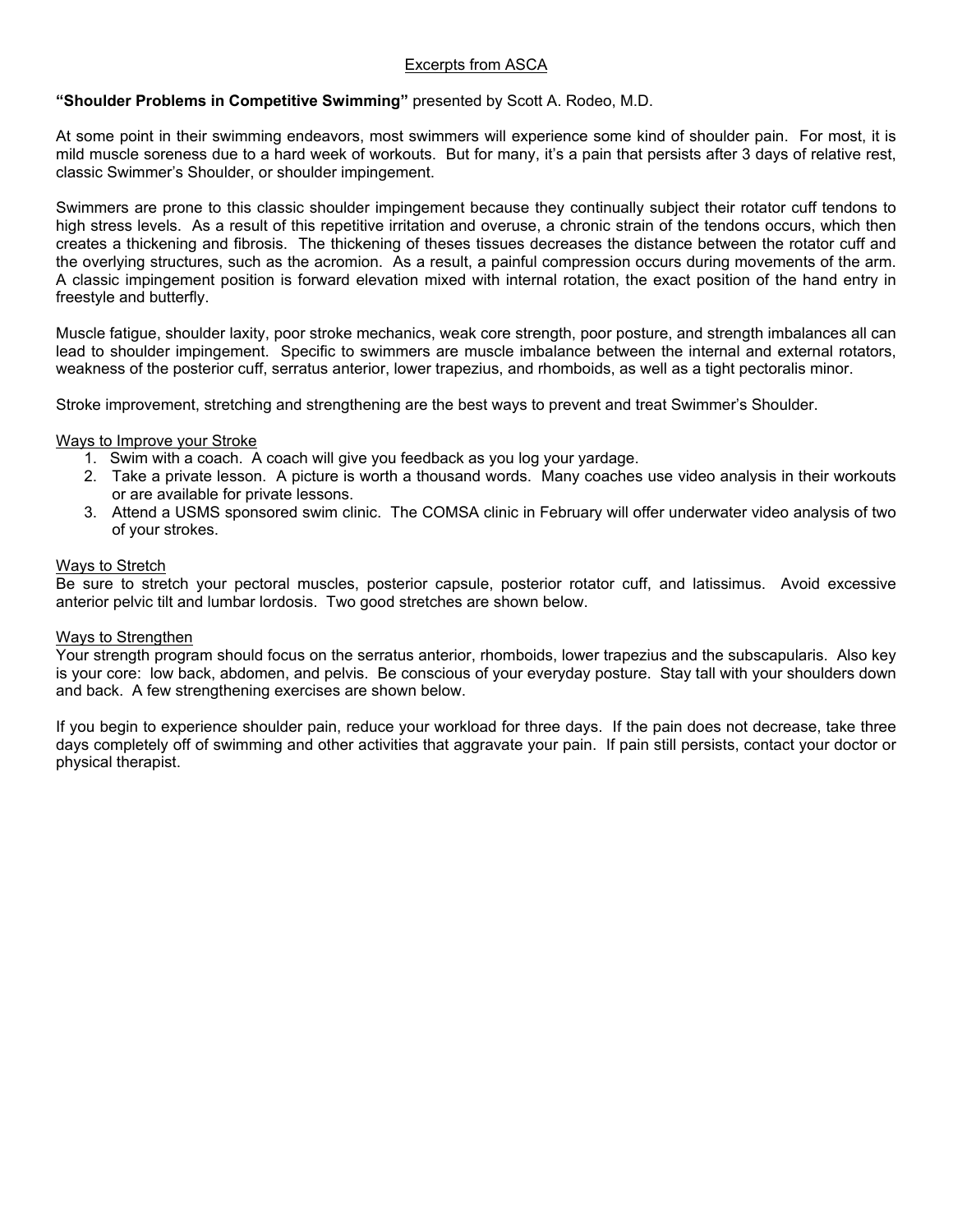





Ä





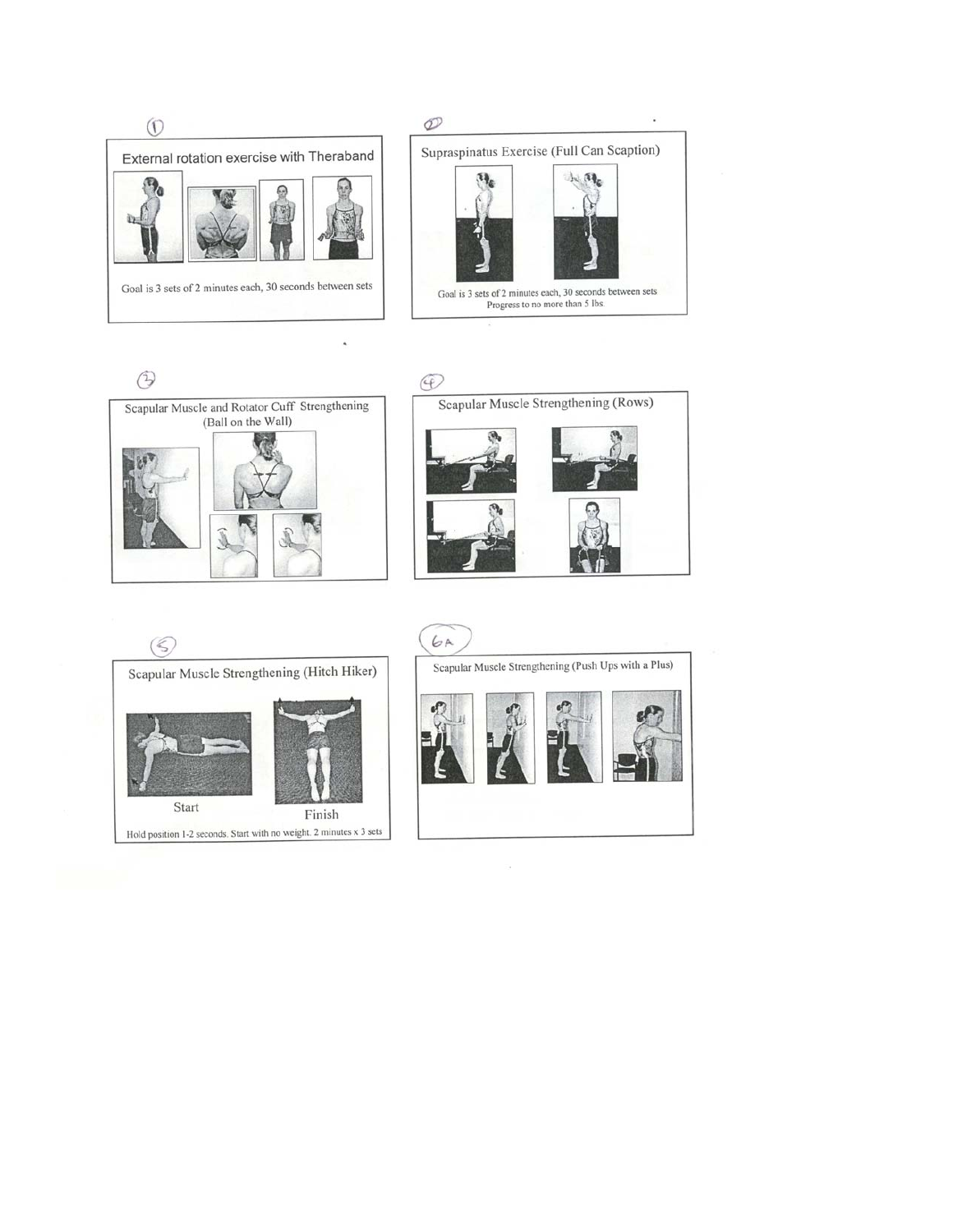



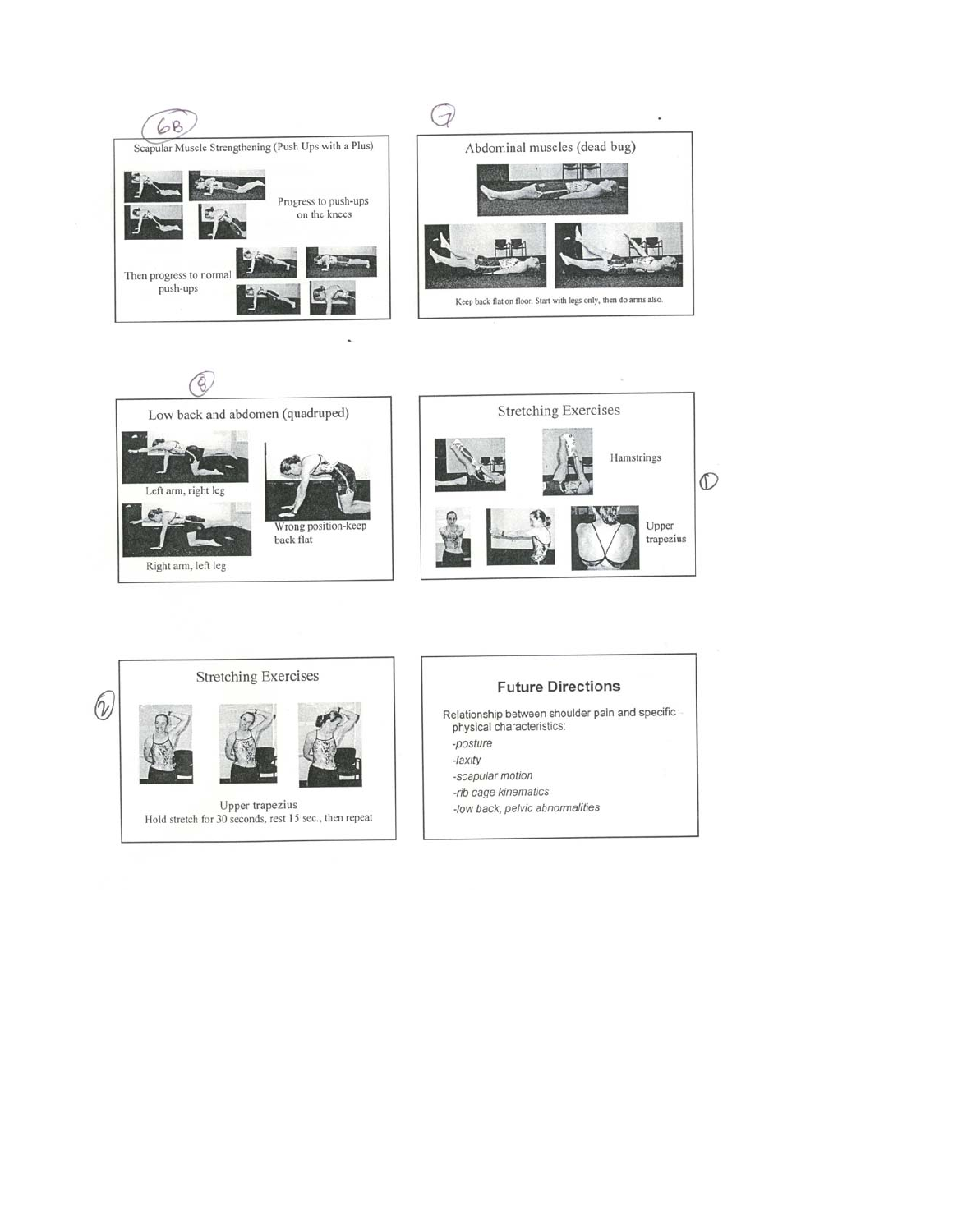#### **Hotel for State**

Group Rates at La Quinta 1975 S. Colorado Blvd 303-758-8886  $$59.00$  night - 2 double beds includes breakfast Mention: Colorado Masters Swimming to receive the discount.

#### $2<sup>nd</sup>$  ANNUAL **COMSA SWIMMER'S CLINIC COMING IN FEBRUARY**

Don't miss this year's COMSA Swimmer's Clinic! Local coaches will present the latest of techniques and drills for the 4 competitive strokes and their respective starts and turns. Participants will have the opportunity to view and have critiqued their freestyle stroke as well as a stroke of their choice with both underwater and above water videotaping. The clinic is tentatively scheduled at Colorado Athletic Club, Saturday, February 22nd from 10:30am-1:30pm. There will be a 30 minute break for lunch on your own. Look for further details and date confirmation at www.comsa.org. Contact Ellen Campbell by phone at 720.895.0956 or via e-mail at ellentomt@cs.com for registration and additional information. The clinic is open to all COMSA registered swimmers for \$30. Space is limited to 36 swimmers, so register early!

#### **COMSA FEE SCHEDULE**

This schedule lists prices for all goods and services offered by COMSA.

| Individual Registration (includes USMS membership) |    | \$30.00    |
|----------------------------------------------------|----|------------|
| Team Registration (includes USMS Rule Book)        |    | \$15.00    |
| Sanctioned or Recognized Meets                     |    | \$20.00    |
| <b>Duplicate Cards</b>                             | £. | 5.00       |
| <b>USMS Rule Book</b>                              |    | \$10.00    |
| <b>USMS Window Decals (4)</b>                      |    | \$<br>1.00 |
| Advertising in Newsletter                          |    |            |
| * Business Card Size                               |    | \$10.00    |
| $*$ $\frac{1}{4}$ Page                             |    | \$25.00    |
| $*1/2$ page                                        |    | \$50.00    |
| *Full Page                                         |    | \$100.00   |
|                                                    |    |            |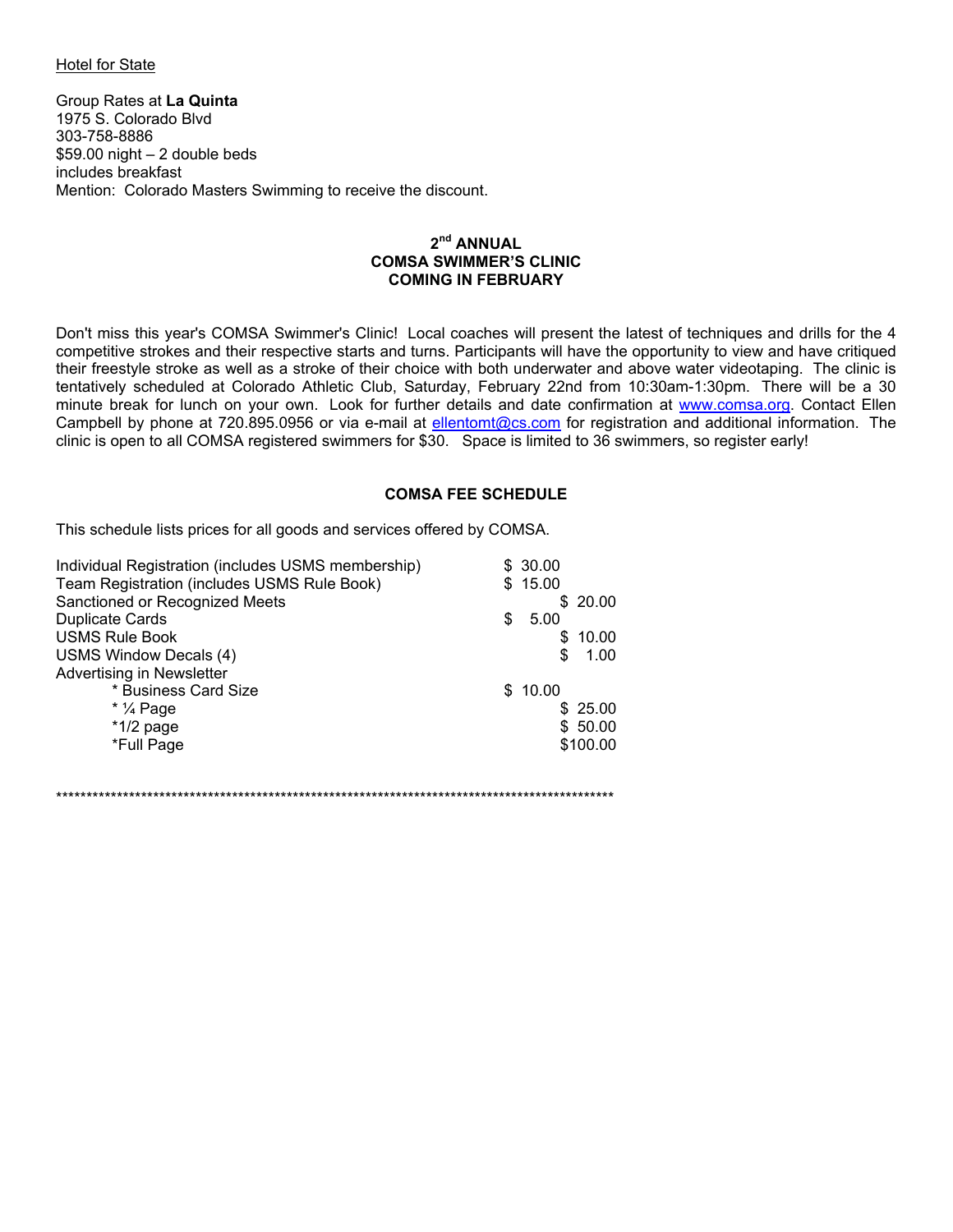| <u> 2002 Rocky Mountain Top Ten – Long Course Meters</u> |    |           |                    |                  |
|----------------------------------------------------------|----|-----------|--------------------|------------------|
| <u>Women</u>                                             |    |           |                    |                  |
| Karen Cardwell                                           |    | 24        | 50<br><b>BRST</b>  | 39.59            |
| Karen Cardwell                                           | 24 |           | 100<br><b>BRST</b> | 1:28.36          |
| Collette H Sappey                                        |    | 38        | 50<br><b>FREE</b>  | 27.65            |
| Heather Hagadorn                                         |    | 37        | 200<br><b>FREE</b> | 2:23.22          |
| Collette H Sappey                                        |    | 38        | 50 BACK            | 33.09            |
| Laura Smith                                              | 36 | 200       | <b>BACK</b>        | 2:42.91          |
| Collette H Sappey                                        | 38 |           | 50<br><b>FLY</b>   | 30.89            |
| Linda M Lebsack                                          |    | 56 1500   | <b>FREE</b>        | 26:29.03         |
| Linda M Lebsack                                          | 56 | 100       | FLY                | 1:55.24          |
| <u>Men</u>                                               |    |           |                    |                  |
| David Hughes                                             | 28 | 50        | <b>FLY</b>         | 26.02            |
| <b>Rob Nasser</b>                                        | 33 | 800       | <b>FREE</b>        | 10:11.96         |
| <b>Corey Parker</b>                                      | 30 | 100       | <b>BACK</b>        | 1:12.24          |
| <b>Richard Pease</b>                                     | 37 | 800       | <b>FREE</b>        | 9:29.55          |
| <b>Richard Pease</b>                                     |    | 37 1500   | <b>FREE</b>        | 18:11.06         |
| <b>Richard Pease</b>                                     | 37 | 100       | <b>FLY</b>         | 1:00.58          |
| <b>Richard Pease</b>                                     | 37 | 200       | <b>FLY</b>         | 2:14.73          |
| <b>Richard Pease</b>                                     | 37 | 200       | ΙM                 | 2:22.67          |
| Paul Smith                                               | 43 | 50        | FREE               | 25.73            |
| James Lilley                                             | 42 | 100       | FREE               | 58.03            |
|                                                          | 42 | 400       | <b>FREE</b>        | 4:35.20          |
| Andrew D Sappey<br>Edward L Melanson 40                  |    | 800       | <b>FREE</b>        |                  |
| Paul Smith                                               | 43 |           | <b>FLY</b>         | 9:51.39          |
|                                                          | 49 | 50<br>400 | <b>FREE</b>        | 27.12<br>4:40.89 |
| John Hughes                                              |    |           |                    |                  |
| John Hughes<br>Jamie Louie                               | 49 | 100       | <b>BACK</b>        | 1:11.79          |
|                                                          | 45 | 200       | <b>BRST</b>        | 2:55.08          |
| Lee MacDonald                                            | 50 | 100       | <b>FREE</b>        | 1:00.71          |
| Lee MacDonald                                            | 50 | 50        | <b>BRST</b>        | 34.14            |
| Lee MacDonald                                            | 50 | 100       | <b>BRST</b>        | 1:15.34          |
| Lee MacDonald                                            | 50 | 200       | <b>BRST</b>        | 2:50.45          |
| Lee MacDonald                                            | 50 | 200       | ΙM                 | 2:30.02          |
| <b>Richard Abrahams</b>                                  | 57 | 50        | FREE               | 25.53            |
| <b>Richard Abrahams</b>                                  | 57 | 100       | <b>FREE</b>        | 58.23            |
| Paul McCormick                                           | 55 | 200       | <b>FREE</b>        | 2:18.30          |
| Paul McCormick                                           | 55 | 400       | <b>FREE</b>        | 4:58.86          |
| Paul McCormick                                           | 55 | 800       | <b>FREE</b>        | 10:20.91         |
| <b>Kent Carney</b>                                       | 55 | 200       | <b>BACK</b>        | 2:58.97          |
| William A Abbott                                         | 56 | 50        | <b>BRST</b>        | 36.96            |
| <b>Richard Abrahams</b>                                  | 57 | 50        | <b>FLY</b>         | 27.43            |
| <b>Richard Abrahams</b>                                  | 57 | 100       | <b>FLY</b>         | 1:04.07          |
| William A Abbott                                         | 56 | 100       | <b>FLY</b>         | 1:11.12          |
| <b>Kent Carney</b>                                       | 55 | 200       | <b>FLY</b>         | 3:25.58          |
| <b>Kent Carney</b>                                       | 55 | 400       | IM                 | 6:34.25          |
| <b>Richard Olden</b>                                     | 60 | 50        | <b>BRST</b>        | 39.02            |
| <b>Richard Olden</b>                                     | 60 | 200       | <b>BRST</b>        | 3:20.14          |
| <b>Bill King</b>                                         | 69 | 200       | <b>FREE</b>        | 2:55.20          |
| <b>Bill King</b>                                         | 69 | 400       | <b>FREE</b>        | 6:11.85          |
| <b>Bill King</b>                                         | 69 | 800       | <b>FREE</b>        | 13:06.65         |
| <b>Bob Patten</b>                                        | 68 | 50        | BRST               | 40.76            |
| <b>Bob Patten</b>                                        | 68 | 100       | <b>BRST</b>        | 1:27.82          |
| <b>Bob Patten</b>                                        | 68 | 200       | <b>BRST</b>        | 3:15.99          |
| <b>Bob Patten</b>                                        | 68 | 50        | <b>FLY</b>         | 35.70            |
| <b>Jack Truby</b>                                        | 78 | 50        | FREE               | 36.65            |
| <b>Jack Truby</b>                                        | 78 | 100       | <b>FREE</b>        | 1:31.65          |
| <b>Jack Truby</b>                                        | 78 | 50        | <b>BACK</b>        | 45.90            |
| <b>Jack Truby</b>                                        | 78 | 200       | <b>BACK</b>        | 3:58.58          |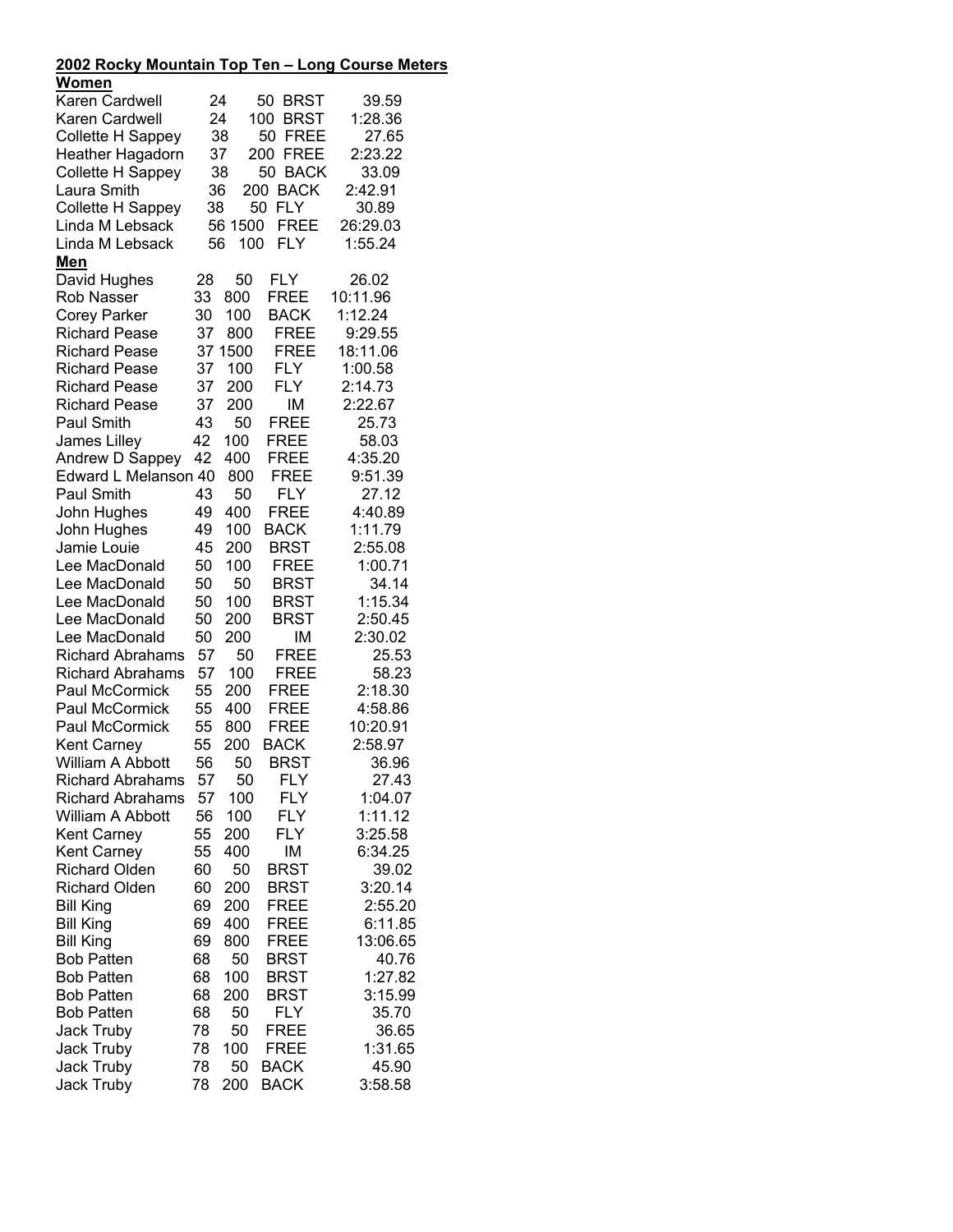#### ARE YOU SWIMMING AT THE **USMS SHORT COURSE NATIONALS IN MAY??**

#### **DO YOU NEED A HOTEL ROOM??**

We have booked rooms for Nationals at the Country Inn and Suites. Rooms are \$49 for standard, and \$59 for a suite which includes a refrigerator and microwave. It also includes a continental breakfast in the mornings. The hotel is on the shuttle route and is located about 2 miles from the pool.

If anyone is interested in a room, please contact Chris Nolte at (303) 470-1660 to have your name added to the list

#### **ATTENTION!!** You have just received your permanent USMS ID number!

USMS has started using a permanent ID to identify you. This will help USMS keep track of its members as it collects its history as well as maintaining accurate statistics about itself. In order for this to work, you will need to receive only one ID ever.

The registration number consists of a part that will change and a part that will not. Everything in front of the hyphen can change and the characters after the hyphen are your permanent ID. The registration number looks like: LLYX-DDDDD

LL is your LMSC number (same as before).

Y is the registration year (same as before).

X is an character that changes from year to year or if you transfer and is calculated from the rest of the registration number (new).

DDDDD is the permanent ID (can now contain letters as well as numbers).

When you reregister, either next year or ten years from now, or transfer please inform the registrar of this number so you won't receive a duplicate number. If you loose your number make sure you tell the registrar that you were once a member. If you receive a duplicate, USMS will likely catch it and then have to reissue a card with the correct ID.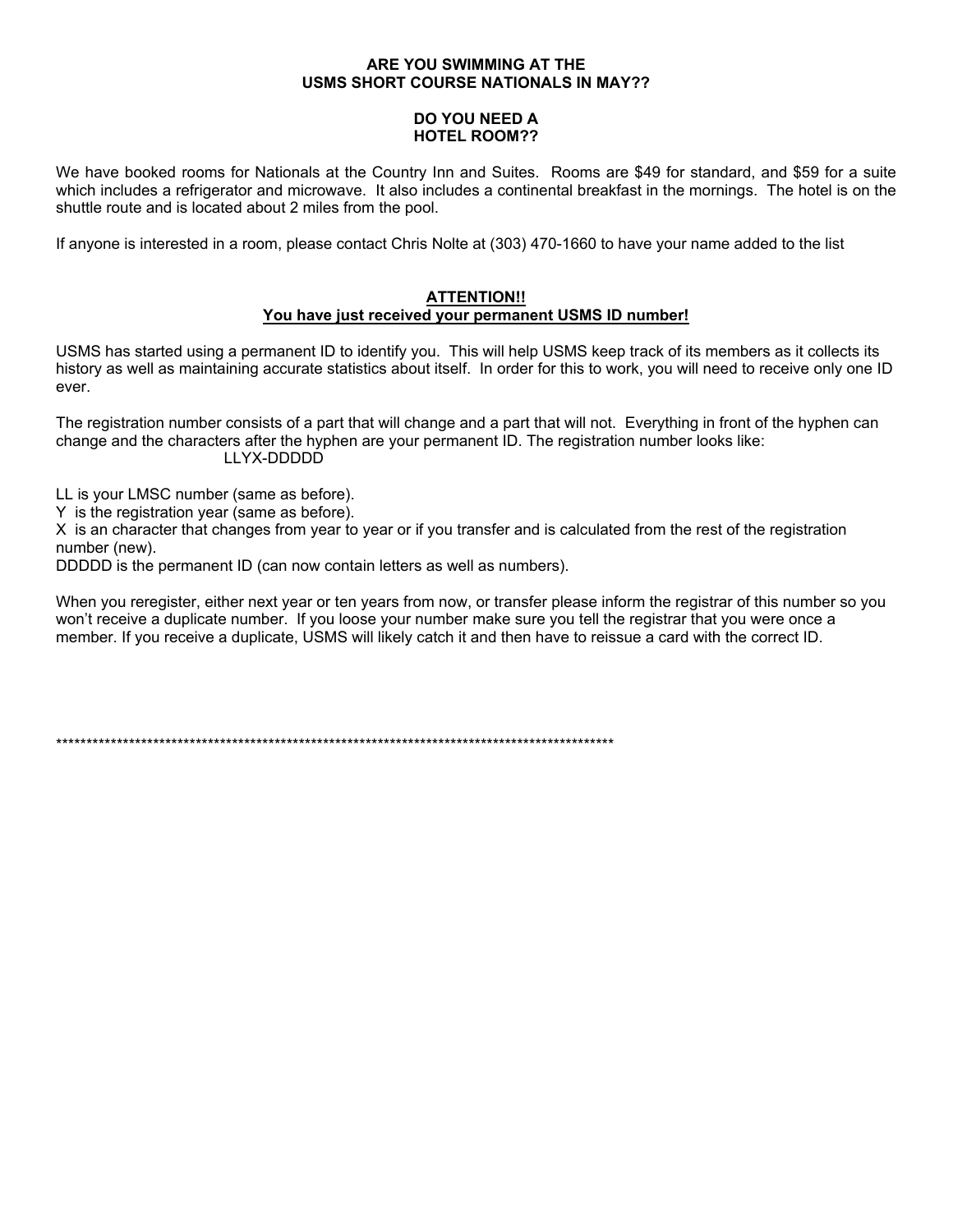#### **Swimming with Parachutes??? By Cindy Hawkinson, COMSA President**

Yes, it really can be done. I visited the Highlands Ranch Masters Team on the Friday after Thanksgiving to see what the hullabaloo was about. I'd heard from a few of you who swim at The Ranch you were swimming with 'chutes and I just HAD to try it.

Coach Matt Beck welcomed me to the practice and informed me that the parachutes would be used at the end of practice. After what I thought was a never-ending warm-up (6x5x100s), we embarked upon the main set which actually was quite fun. It was a series of a short kick set, a sprint set and a breathing-exercise set…three times. THEN, we put the parachutes on. I, over in the slow lane, was given a small yellow one. The really fast guys (you know them by John, Rob, Judy, Bob and a few others) put on the big blue ones. Then Matt tells us to swim seven 25s fast on 30. YEAH RIIGGGHHTTT! I was actually getting about 6-7 seconds rest so I think all the metered pool swimming I've done for the last year has actually helped me in the yard pools. We were then instructed to take off the parachutes and do three 25 sprints from the blocks. Boy oh boy, could I feel a difference.

Matt explained that I was swimming with my elbows for the first few. (I didn't know you could actually do that, but I was!) I needed to feel the stroke with my whole arm to get me through the water properly. Once I incorporated his suggestions into my stroke, I could feel the water. That's what I'd heard from those Highland Ranch team members. Comments like 'I can actually feel the water' and 'I can feel my whole stroke now'. Matt uses parachutes as a resistance training tool. Remember years ago when you would swim with stretch cords, full cotton sweats, long-sleeved t-shirts, or even tennis shoes? Well, the parachutes work in the same way without compromising the swimmer's body position. You will get the resistance without causing your body to float or sink.

It was a great experience for me. I learned something new. What about other teams out there? Have you a new training tool or a new set? Let me know. I'd love to come try out what you are doing and see how it works. I'll write it up in the newsletter and perhaps we can all learn from each other.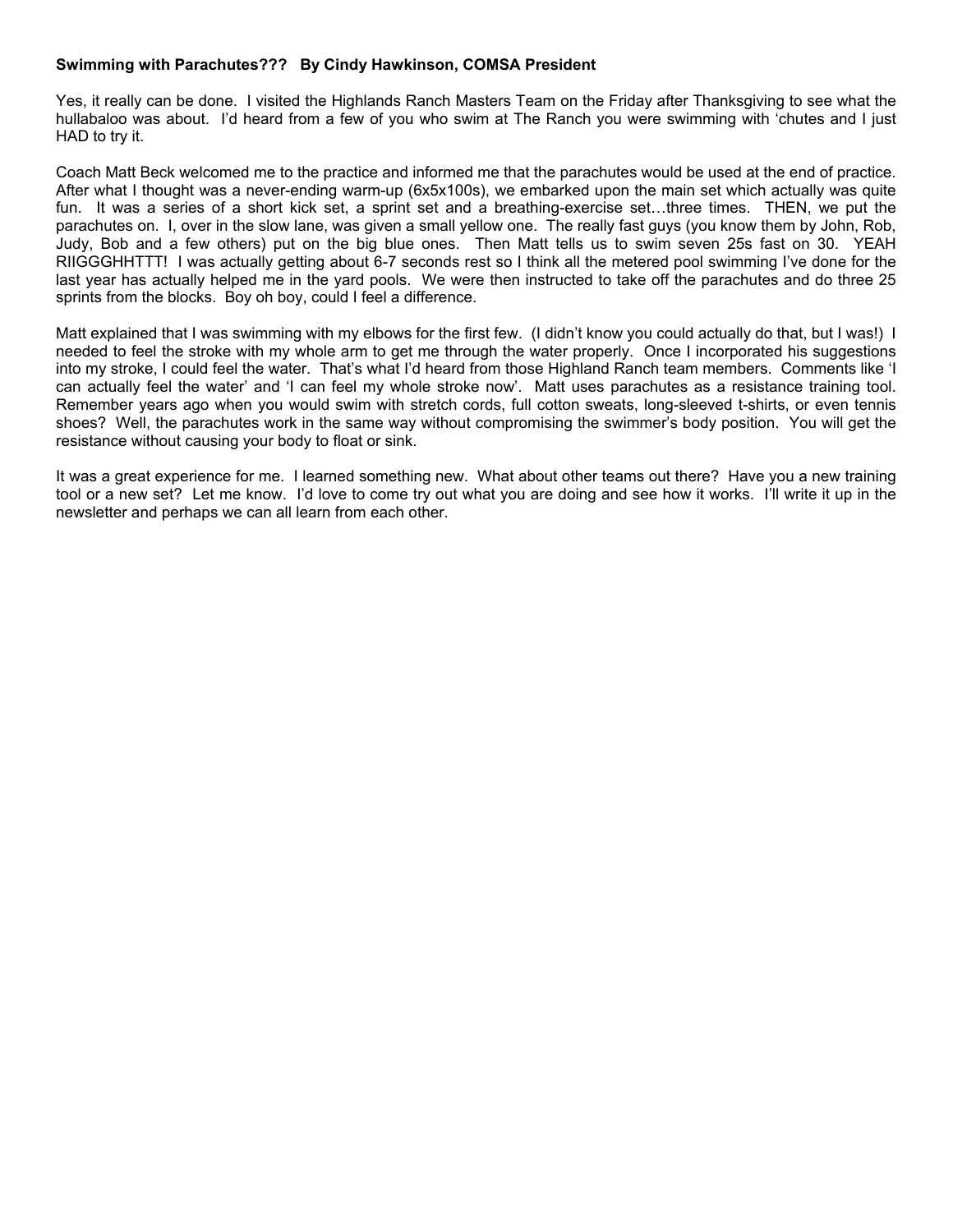Greetings LMSC Chairman, Registrars and Editors -

Below you will find the Statement from USMS explaining the \$5 increase in USMS Membership dues.

Your Dues at Work

United States Masters Swimming is a dynamic, growing organization, dedicated to providing the highest level of service for its members. During the last decade, we have experienced a substantial increase in services for our members. These services include communications information and resources, such as the USMS web site and the USMS National Publication, SWIM Magazine - plus liability and secondary accident insurance coverage for individuals, clubs, officials, and meet hosts, toll-free access to the National Office, coaching resources and programs, and free, web-based publications. Continued support for these services requires a necessary financial commitment, and it has been 12 years since USMS last increased dues.

Therefore, delegates at the annual USMS convention held in Dallas September 11-15, approved a dues increase of \$5 per swimmer effective for 2003 member registrations. This change applies to full-year and partial-year dues, and it represents only the USMS portion of membership dues. Each LMSC's total annual dues include local and national dues, which are combined into one registration fee. Since LMSCs determine their own local dues, there will be variances in total registration fees between LMSCs. Any local dues increases would be determined by and communicated from the LMSCs, and reflected in the total fee.

The matter was given careful consideration, and the resolution was unanimous. USMS is perhaps the best kept secret in adult fitness, and it also continues to be the best bargain. We appreciate your understanding as USMS renews its commitment to offering a program that will continue to benefit you and provide great enjoyment.

Hope all is well with you and your LMSC! **Tracy** Tracy Grilli, National Office Administrator United States Masters Swimming USMS National Office P.O. Box 185 Londonderry, NH 03053-0185 1-800-550-SWIM (7946) USMS@usms.org [www.usms.org](http://www.usms.org/)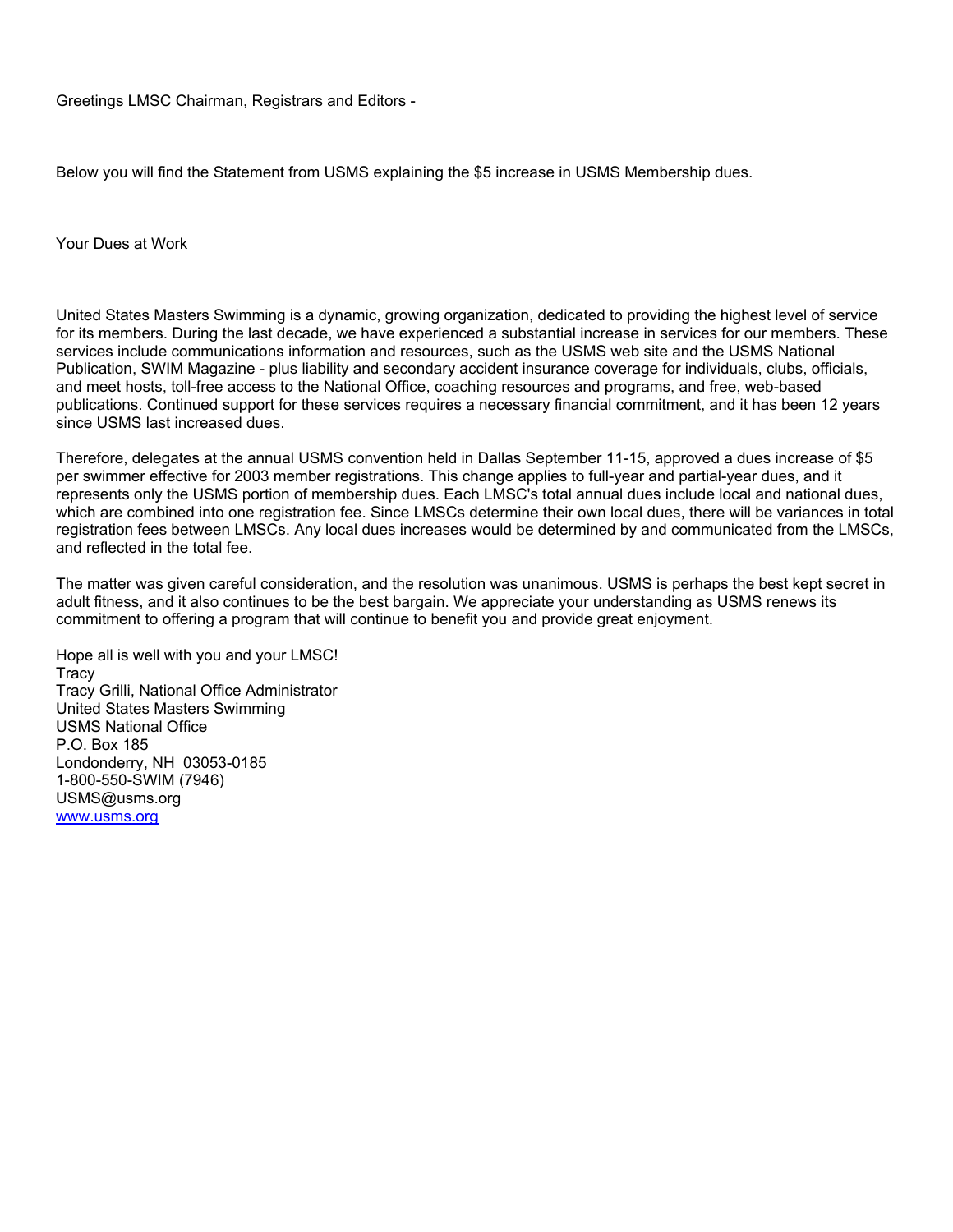



Welcome 2003 by checking out the new Fitness events presented by the USMS Fitness Committee. The first one is a collection of virtual swims created by Master's teams throughout the United States. Use your practice or lap yardage, converted to miles, to conquer Waterways all over the country, including some you might never want to actually swim. There will be a description of each swim along with photos and a chart. Some have distance choices. A swim in your state may already be in the bank of swims or be planned for the near future. Collect your swims and send them in at the end of the year for a personalized certificate. A shirt with the logo above is also available. It's easy to log your yardage every time you swim and it is beneficial to your fitness program to know how much you are swimming.

The Committee's second swim is a 30-minute postal swim. This is a non-competitive way to swim for 30 minutes and

compare your time with the rest of the country. Do the swim as many times as you wish and send in your best time by the end of 2003. This event will not start until January but feel free to try a 30 Minute Swim on your own in 2002 as preparation for the Hour Swim in January. The third event ran this year and will be repeated in next year. The "Check-Off Challenge" gives you a chance to try all the recognized swimming events, anywhere, anytime. Check them off on a custom t-shirt. All the information you need for these events will be on [www.USMS.org/fitness/](http://www.usms.org/fitness/) by mid-December.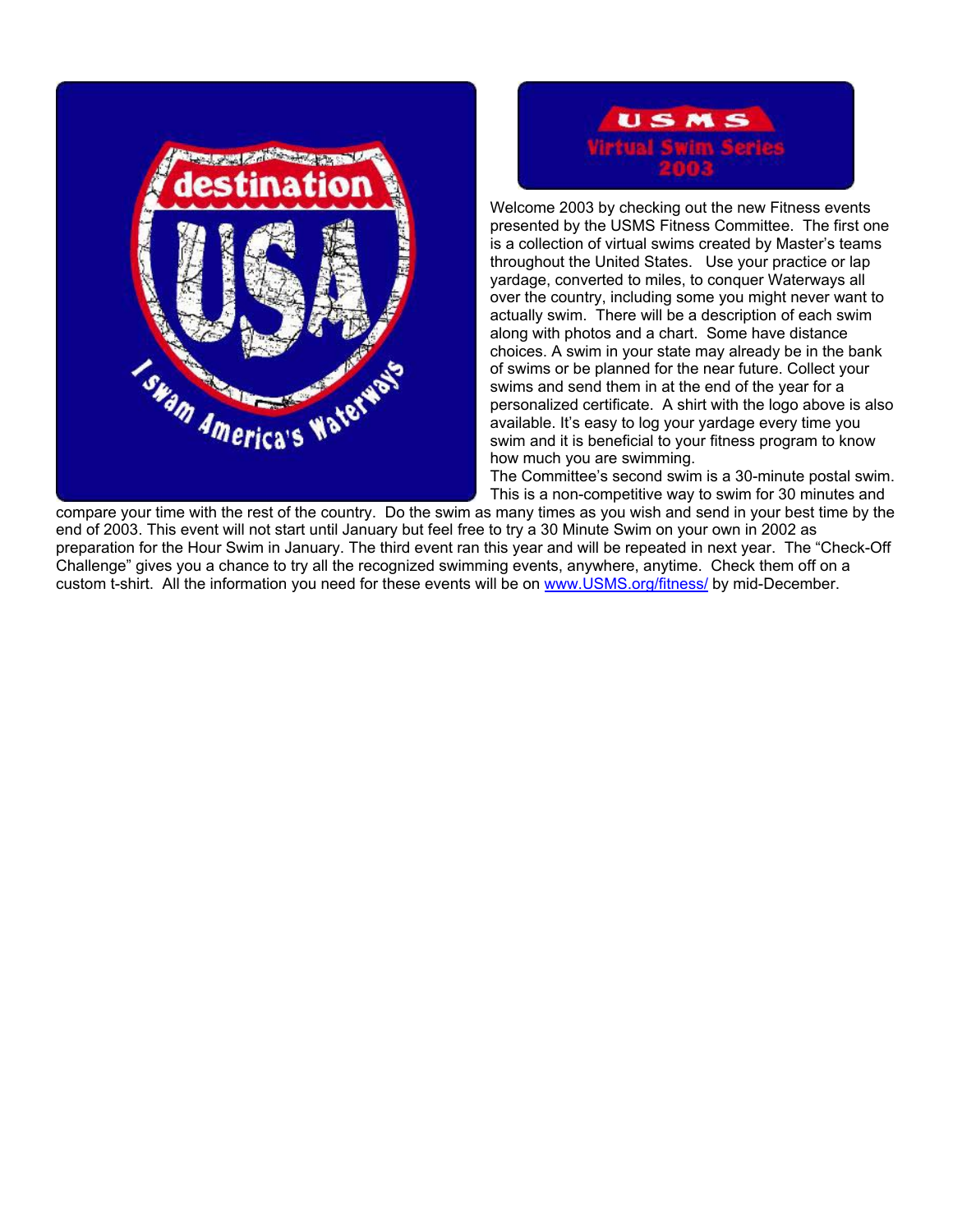Richalie Ball was a great asset to Masters swimming. She is now gone but her optimistic attitude remains. Here's what we remember……

- 1. Introduce yourself to someone new each day.
- 2. Compliment a fellow masters swimmer.
- 3. Laugh when you are taking yourself too seriously.
- 4. Wear something "fun" today.
- 5. Stop to gaze at the stars; marvel at the beauty of a sunflower, snowflake, or the freshness of windswept air.
- 6. Smile when you get on the starting block.
- 7. Make someone feel better about themselves, or their day.
- 8. Be unafraid to love.
- 9. Thank your timer.
- 10. Accept your losses with an optimism that tomorrow will be better.
- 11. Swim "out of your head" when the gun goes off.
- 12. Make major decisions only when your heart, gut, and mind are aligned.
- 13. Give something back to our sport.
- 14. Go for the brass ring; be spontaneous.
- 15. Make sure you keep the child alive within you.
- 16. Remember, "there is no finish time".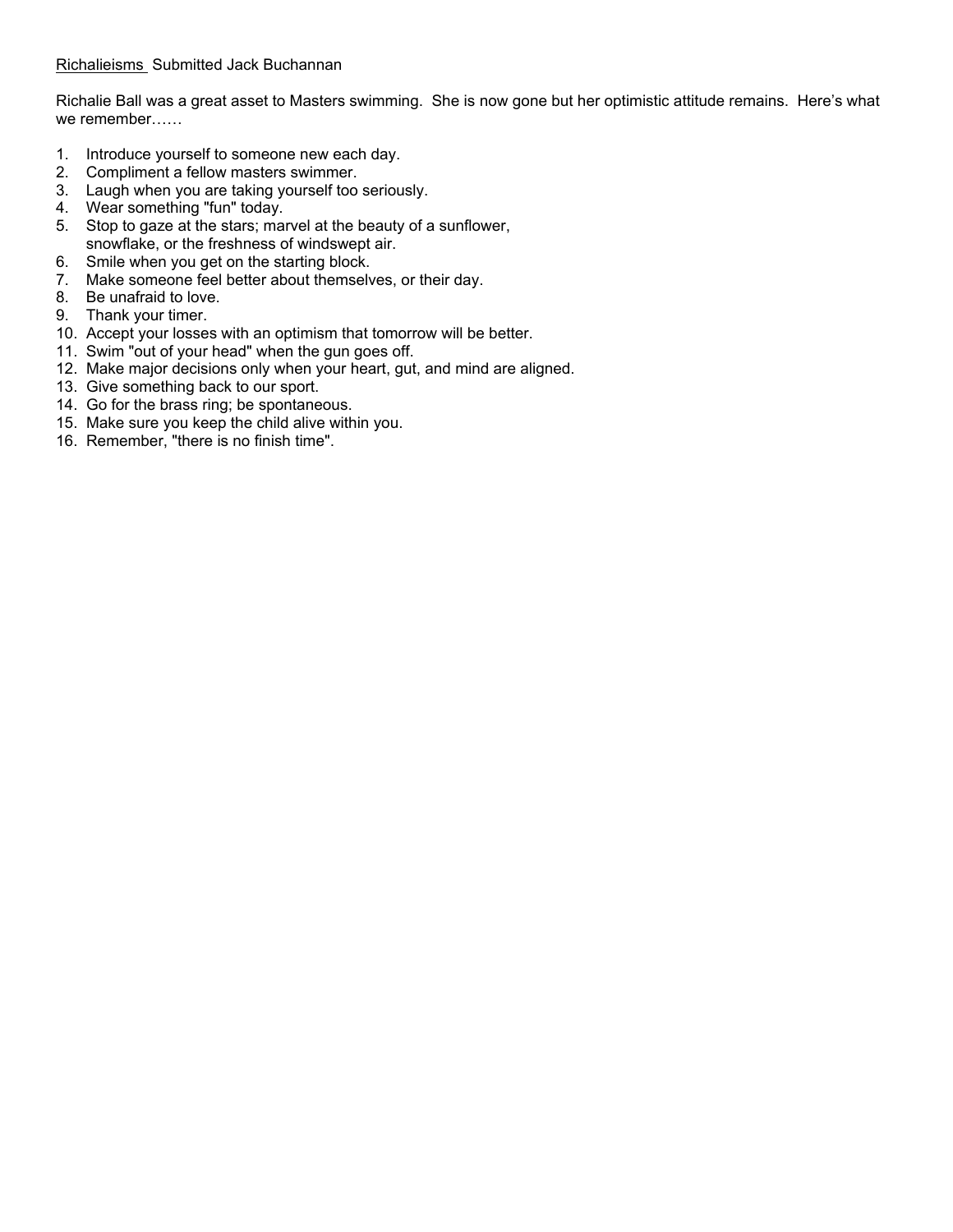Air Force Masters Aurora Masters Boulder Aquatic Masters Boulder Y Masters Castle Rock Masters Club Monaco CSST Masters Dawgs Delta County Masters Denver Athletic Club Durango Masters Estes Park Masters Evergreen Masters Fort Collins Club Glenwood Springs Masters Grand Junction Dolphins Grand Valley Wave SC Greeley Guppies Masters Greenwood Athletic Club Highlands Ranch Masters Jeffco YMCA Masters Miramont Swimming Montrose Marlins Parker Masters Peterson Masters Pikes Peak YMCA Pueblo Masters Rally Rays South Suburban Squid Swim Team Summit County SC Team CWW Team Vortex Total Fitness Swim Total Performance University of Denver Vail Swimming Wheat Ridge Stingrays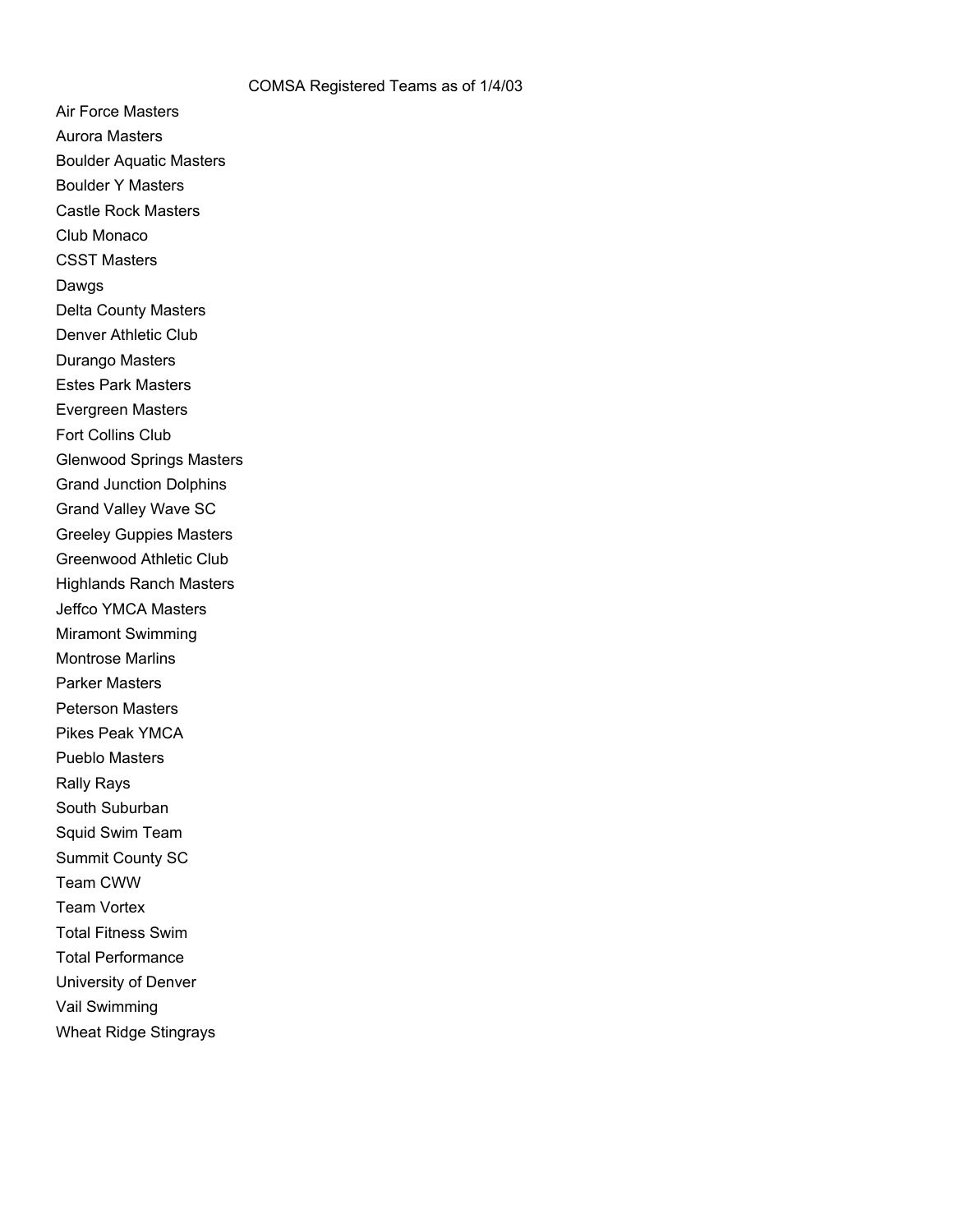## **COACH OF THE YEAR AND LT. GOVENOR'S CUP AWARDS – Jack Truby**

It is that time of year again. Be thinking about your nominations for Coach of the Year and Lt. Governor's Cup awards. Below you will find information about these awards and following is an application to submit your nominations. Be sure to check space for what you are nominating for – Coach of the Year or Lt. Governor's Cup. You may also submit them to Jack Truby at [yoyot@aol.com.](mailto:yoyot@aol.com)

# **A CHANGE IN CRITERIA FOR COACH OF THE YEAR**

This year's Coach of the Year Award will be made on the basis of the criteria shown on the Nomination Form that accompanies this article. The strength of the letters will be considered in combination with the size of the team.

# **CRITERIA FOR NOMINATION**

Lt. Governor's Cup One male and one female will be chosen by a committee of past recipients Nominees must be members of COMSA Selection is based on contribution to Masters Swimming and COMSA-not swimming skill

### COMSA Coach of the Year

 Nominee must be a member of COMSA Nominee must have been a participant for at least one year Selection is based on contributions made to the team with respect to camaraderie, technical advice, motivation and support of team members and the highest percentage of team members that send in nomination forms.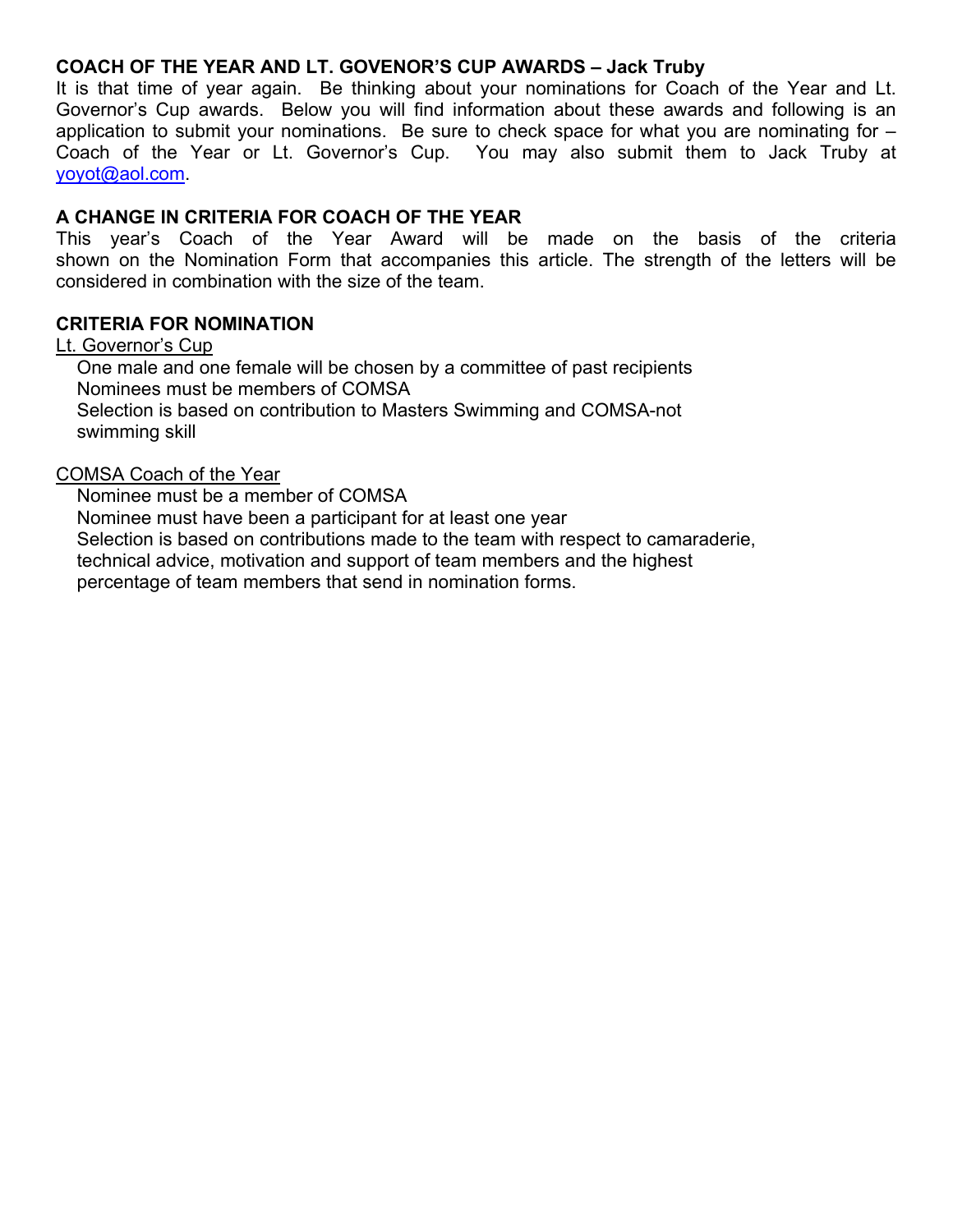# **NOMINATION FORM – DEADLINE MARCH 30, 2003**

| LT GOVERNOR'S CUP ______________OR COACH OF THE YEAR ____________________________<br>(Mark One Please) |  |
|--------------------------------------------------------------------------------------------------------|--|
|                                                                                                        |  |
|                                                                                                        |  |
|                                                                                                        |  |
|                                                                                                        |  |
|                                                                                                        |  |
|                                                                                                        |  |
|                                                                                                        |  |
|                                                                                                        |  |
|                                                                                                        |  |
|                                                                                                        |  |
|                                                                                                        |  |
|                                                                                                        |  |
|                                                                                                        |  |
|                                                                                                        |  |
|                                                                                                        |  |
|                                                                                                        |  |

# **SUBMIT BEFORE 30 MARCH 2003 TO :**  Jack Truby, 3480 E. Virginia Ave, Denver, CO, 80209 OR E-mail: **[yoyot@aol.com](mailto:yoyot@aol.com)**